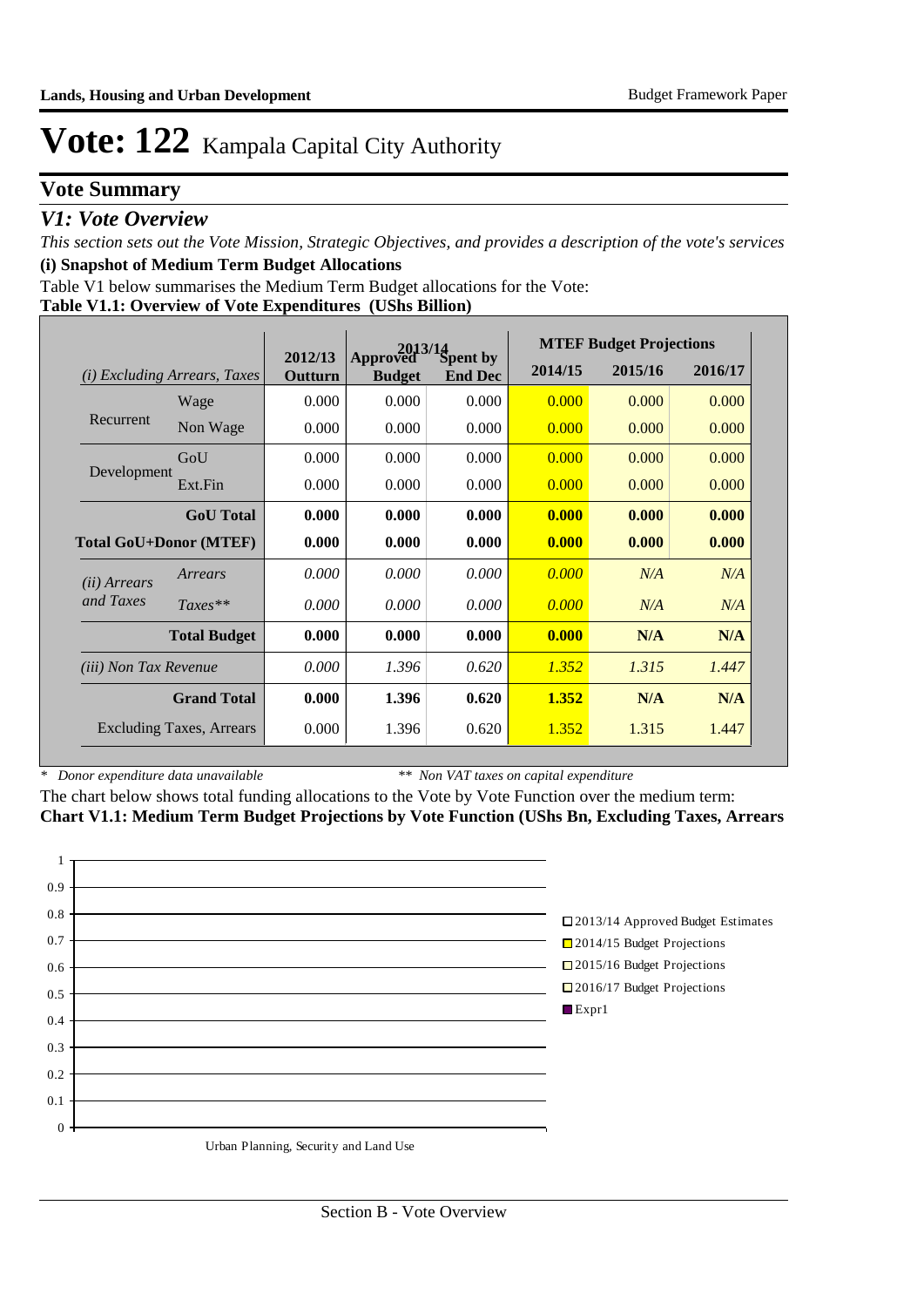## **Vote Summary**

#### **(ii) Vote Mission Statement**

The Vote's Mission Statement is:

*Vision: To be a,Vibrant,Attractive and sustainable city. Mission: To Deliver qualit services to the city.* 

 *KCCA* 

*Mandate:* 

 *To Administer the Mobilization of Local Revenue and provide Public Services in the City. To promote and control Physical Development in the City*

*To promote Socio-economic Development in the City Directorate* 

*Mandates:* 

 *To carry out forward planning to guide city physical development process in conformity within the of the national physical planning framework policies and guidelines* 

*To carry out surveys and produce both cadastral and topographical data to guide the planning process and registration of interests on land in conformity with city wide development plans .* 

*To carry out registration of all land transactions and issuance of certificates of title within the Authority in conformity with the provisions of the Law.* 

*To provide information and records regarding land registration and ownership to the Land Board, the Authority and the general public as spelt out in the law, Rules and Regulations.*

*To provide different directorates within KCCA with spatial information to support decision making To control and guide all physical developments in the city.*

#### **(iii) Vote Outputs which Contribute to Priority Sector Outcomes**

The table below sets out the vote functions and outputs delivered by the vote which the sector considers as contributing most to priority sector outcomes.

#### **Table V1.2: Sector Outcomes, Vote Functions and Key Outputs**

## *V2: Past Vote Performance and Medium Term Plans*

*This section describes past and future vote performance, in terms of key vote outputs and plans to address sector policy implementation issues.* 

#### **(i) Past and Future Planned Vote Outputs**

*2012/13 Performance*

## *Preliminary 2013/14 Performance*

Kampala Physical Development plan preparation is underway and Consultant submitted Inception and situational analysis report.

A number of measures have been taken to restore order in the City including the following;

• Inspections and enforcement in the City to ensure compliance on all development sites.

• Speedy processing of development applications and issuance of permits

• Formulated guidelines for the placement of kiosks in the city, it awaits Authority approval

• Carried out a census and mapping of special hire activities, identification and demarcation of public bus stages in preparation for introduction of bus transport system

• Procurement processes for streamlining the management and control of boda boda activities in the City has started

Demarcation and marking of wetland boundary in Kampala City area. So far sensitization of KCCA Councilors, RCCs and area MPs; City Divisions Councilors, Security Officers has been completed.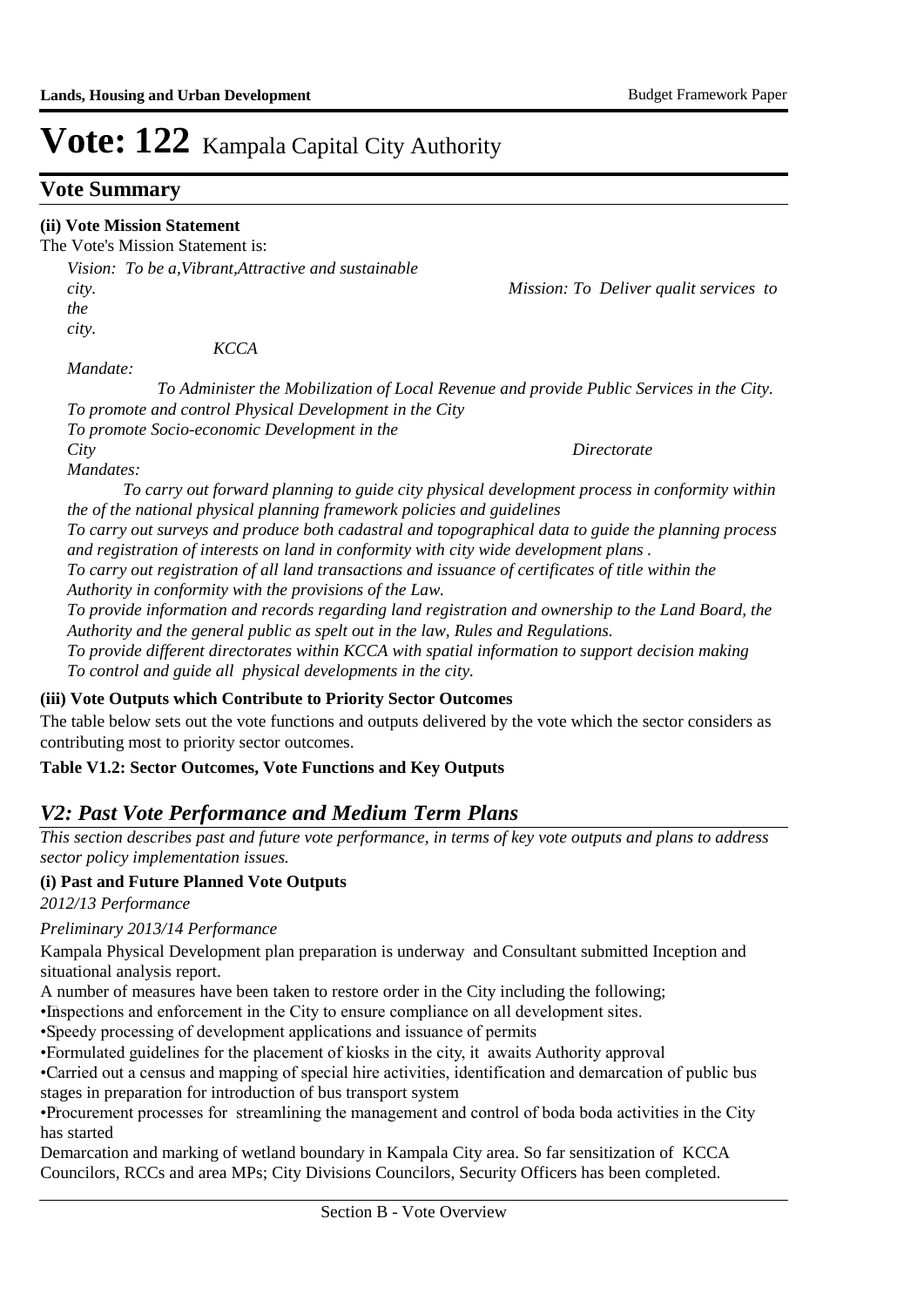## **Vote Summary**

Concluded the procurement process of acquiring land for the new Kampala Capital City Authority land fill. Process of transferring and creating a City Land Registry and the Computerising of Kampala City land records (over 60%)

Contract signed for Flood risk assessment and mapping using GIS to address climate change risks in flood prone areas of the City.

The directorate is in final stages of rectifying records and ownership of the following KCCA properties;

- • St. Balikudembe Market land
- • KCCA Clinics on Kabakas land

• Namungoona and Bukasa cemetery, Kitebi Health centre, Komamboga health centre and Kansanga youth land

The GIS Unit has been upgraded to an advanced level to aid the Kampala Physical Development Plan preparation process.

Instituted a monitoring technical committee to restore physical development compliance in the City and the following have been carried out so far;

•Total of 200 buildings inspected and notices for rectification of errors were issued

• A number of illegal buildings demolished in the City

• A number of illegal developers taken to court for contravening building regulations.

Training of planners in GIS applications under KIIDP

#### **Table V2.1: Past and 201/12 Key Vote Outputs\***

| <i>Vote, Vote Function</i><br><b>Key Output</b>           | <b>Approved Budget and</b><br><b>Planned outputs</b> | 2013/14<br><b>Spending and Outputs</b><br><b>Achieved by End Dec</b> | 2014/15<br><b>Proposed Budget and</b><br><b>Planned Outputs</b> |       |  |  |  |  |  |
|-----------------------------------------------------------|------------------------------------------------------|----------------------------------------------------------------------|-----------------------------------------------------------------|-------|--|--|--|--|--|
| Vote: 122 Kampala Capital City Authority                  |                                                      |                                                                      |                                                                 |       |  |  |  |  |  |
| Vote Function: 0204 Urban Planning, Security and Land Use |                                                      |                                                                      |                                                                 |       |  |  |  |  |  |
| <b>Vote Function Cost</b>                                 | <b>UShs Bn:</b>                                      | $1.396$ UShs Bn:                                                     | 0.000 <i>UShs Bn:</i>                                           | 1.196 |  |  |  |  |  |
|                                                           |                                                      |                                                                      |                                                                 |       |  |  |  |  |  |
| <b>Cost of Vote Services:</b>                             | UShs $Bn$ :                                          | $1.396$ UShs Bn:                                                     | $0.000$ <i>UShs Bn:</i>                                         | 1.196 |  |  |  |  |  |

*\* Excluding Taxes and Arrears*

*2014/15 Planned Outputs*

Populalisation of the Kampala Physical Development

CBD detailed plan prepared

Neighbourhood landscaping and beautification promoted

Streets landscaping and beautification done. This will include architectural work.

#### **Table V2.2: Past and Medum Term Key Vote Output Indicators\***

|                                                          |                           | 2013/14                 |                              | <b>MTEF Projections</b> |         |         |
|----------------------------------------------------------|---------------------------|-------------------------|------------------------------|-------------------------|---------|---------|
| <i>Vote Function Key Output</i><br>Indicators and Costs: | 2012/13<br><b>Outturn</b> | Approved<br><b>Plan</b> | Outturn by<br><b>End Dec</b> | 2014/15                 | 2015/16 | 2016/17 |
| Vote: 122 Kampala Capital City Authority                 |                           |                         |                              |                         |         |         |
| Vote Function:0204 Urban Planning, Security and Land Use |                           |                         |                              |                         |         |         |
| Number of building plans processes                       |                           | 2.000                   | 289                          | 2000                    |         |         |
| Number of detailed neighbourhood<br>plans prepared       |                           | $\mathbf{0}$            | 2                            | $\overline{0}$          |         |         |
| Number of street lights installed                        |                           | $\mathbf{0}$            |                              |                         |         |         |
| Number of street lights<br>repaired/maintained           |                           | 2,800                   |                              |                         |         |         |
| <i>Vote Function Cost (UShs bn)</i>                      | 0.000                     | 1.396                   | 0.000                        | <b>1.196</b>            |         | 1.447   |
| Cost of Vote Services (UShs Bn)                          | 0.000                     | 1.396                   | 0.000                        | 1.196                   |         | 1.447   |

*Medium Term Plans*

Popularization of the Kampala Physical Development Plan

Section B - Vote Overview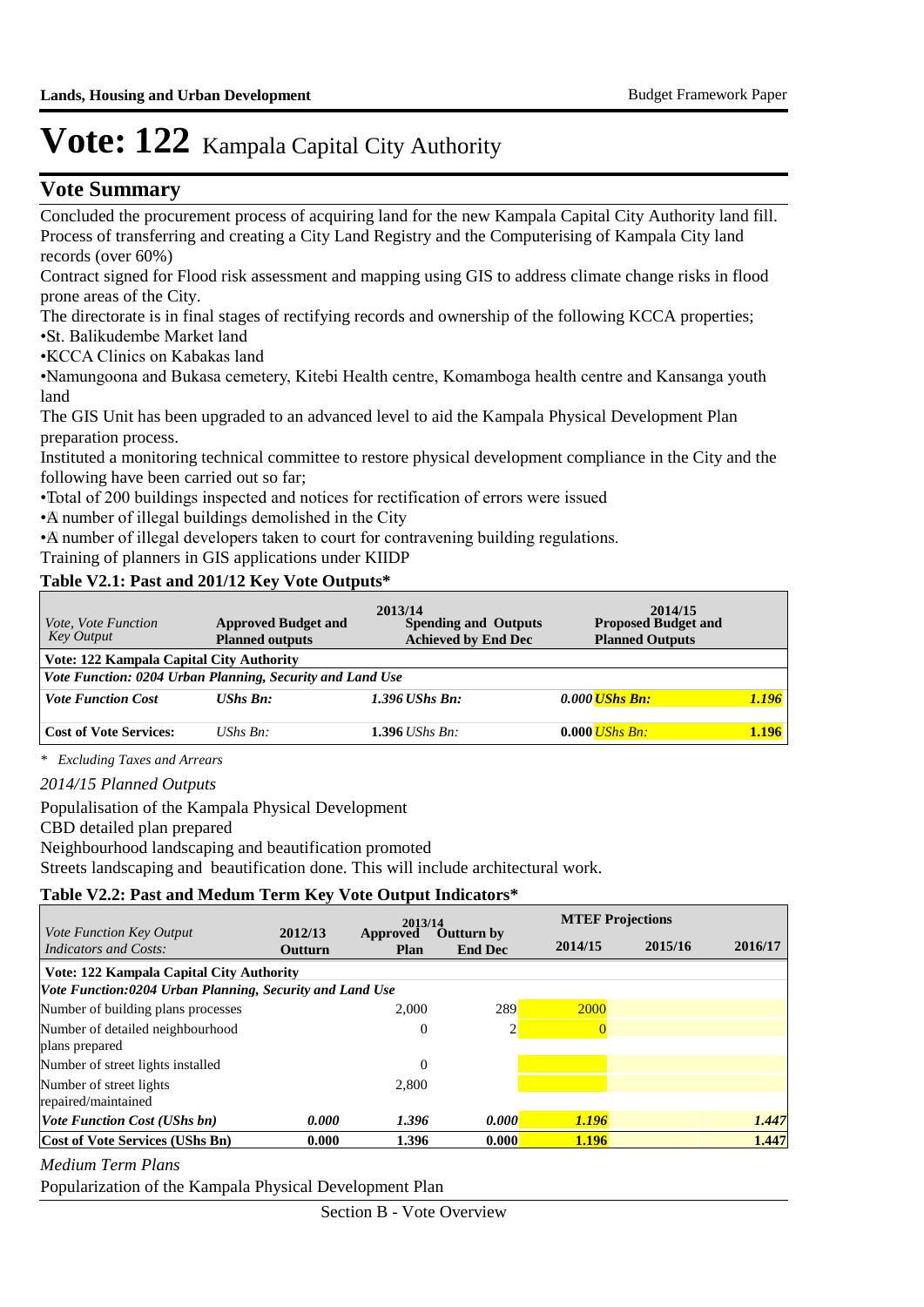### **Vote Summary**

Preparation of detailed neighbourhood plans

Implementation of Geo-Information System (GIS) usage as a tool for planning and decision making

Intensify Development Control activities through increased field surveillance

Mainstreaming disaster risk reduction (DRR) in Physical planning activities

Up-scaling Landscaping activities

Up-scaling the Planning & Surveying of Physical infrastructure , and KCCA properties

Mainstreaming of the Land Registration System

Development and improvement of Institutional Housing

Decongesting the City – Public transport(taxi, boda boda, pick-ups)

Slum Upgrading

Retooling of the Departments

#### **(ii) Efficiency of Vote Budget Allocations**

#### **Table V2.3: Allocations to Key Sector and Service Delivery Outputs over the Medium Term**

|                                 | $(i)$ Allocation (Shs Bn) |                                 |     | $(ii)$ % Vote Budget |         |         |                                 |         |
|---------------------------------|---------------------------|---------------------------------|-----|----------------------|---------|---------|---------------------------------|---------|
| <b>Billion Uganda Shillings</b> |                           | 2013/14 2014/15 2015/16 2016/17 |     |                      |         |         | 2013/14 2014/15 2015/16 2016/17 |         |
| <b>Key Sector</b>               | 0.0                       | 0.0                             | 0.0 |                      | $0.0\%$ |         | $0.0\%$                         | $0.0\%$ |
| Service Delivery                | 0.0                       | 0.0                             | 0.0 |                      | $0.0\%$ | $0.0\%$ | $0.0\%$                         |         |

N\A

#### **Table V2.4: Key Unit Costs of Services Provided and Services Funded (Shs '000)**

#### **(iii) Vote Investment Plans**

There will not be major capital purchase, however, there will be a major capital investment in the develpoment of detailed physical Plans.

#### **Table V2.5: Allocations to Capital Investment over the Medium Term**

|                                           | $(i)$ Allocation (Shs Bn) |                  |                                 |     | $(ii)$ % Vote Budget |           |                                 |           |
|-------------------------------------------|---------------------------|------------------|---------------------------------|-----|----------------------|-----------|---------------------------------|-----------|
| <b>Billion Uganda Shillings</b>           |                           |                  | 2013/14 2014/15 2015/16 2016/17 |     |                      |           | 2013/14 2014/15 2015/16 2016/17 |           |
| Consumption Expendture (Outputs Provided) | 1.4                       | 1.2 <sub>1</sub> | 1.3                             | 1.4 | $100.0\%$            |           | $100.0\%$ $100.0\%$ $100.0\%$   |           |
| Investment (Capital Purchases)            | 0.0                       | 0.0              | 0.0                             |     | $0.0\%$              | $0.0\%$   | $0.0\%$                         |           |
| <b>Grand Total</b>                        | 1.4                       |                  | 1.3                             | 1.4 | $100.0\%$            | $100.0\%$ | $100.0\%$                       | $100.0\%$ |

There will not be capital investments in this directorate due limited funds.

#### **Table V2.6: Major Capital Investments**

#### **(iv) Vote Actions to improve Priority Sector Outomes**

N\A

**Table V2.7: Priority Vote Actions to Improve Sector Performance** 

## *V3 Proposed Budget Allocations for 2014/15 and the Medium Term*

*This section sets out the proposed vote budget allocations for 2014/15 and the medium term, including major areas of expenditures and any notable changes in allocations.* 

## **Table V3.1: Past Outturns and Medium Term Projections by Vote Function\***

|                                            |                           | 2013/14                |                             | <b>MTEF Budget Projections</b> |         |         |
|--------------------------------------------|---------------------------|------------------------|-----------------------------|--------------------------------|---------|---------|
|                                            | 2012/13<br><b>Outturn</b> | Appr.<br><b>Budget</b> | Spent by<br><b>End Sept</b> | 2014/15                        | 2015/16 | 2016/17 |
| Vote: 122 Kampala Capital City Authority   |                           |                        |                             |                                |         |         |
| 0204 Urban Planning, Security and Land Use | 0.000                     | 1.396                  | 0.000                       | 1.196                          | 1.315   | 1.447   |
|                                            |                           |                        |                             |                                |         |         |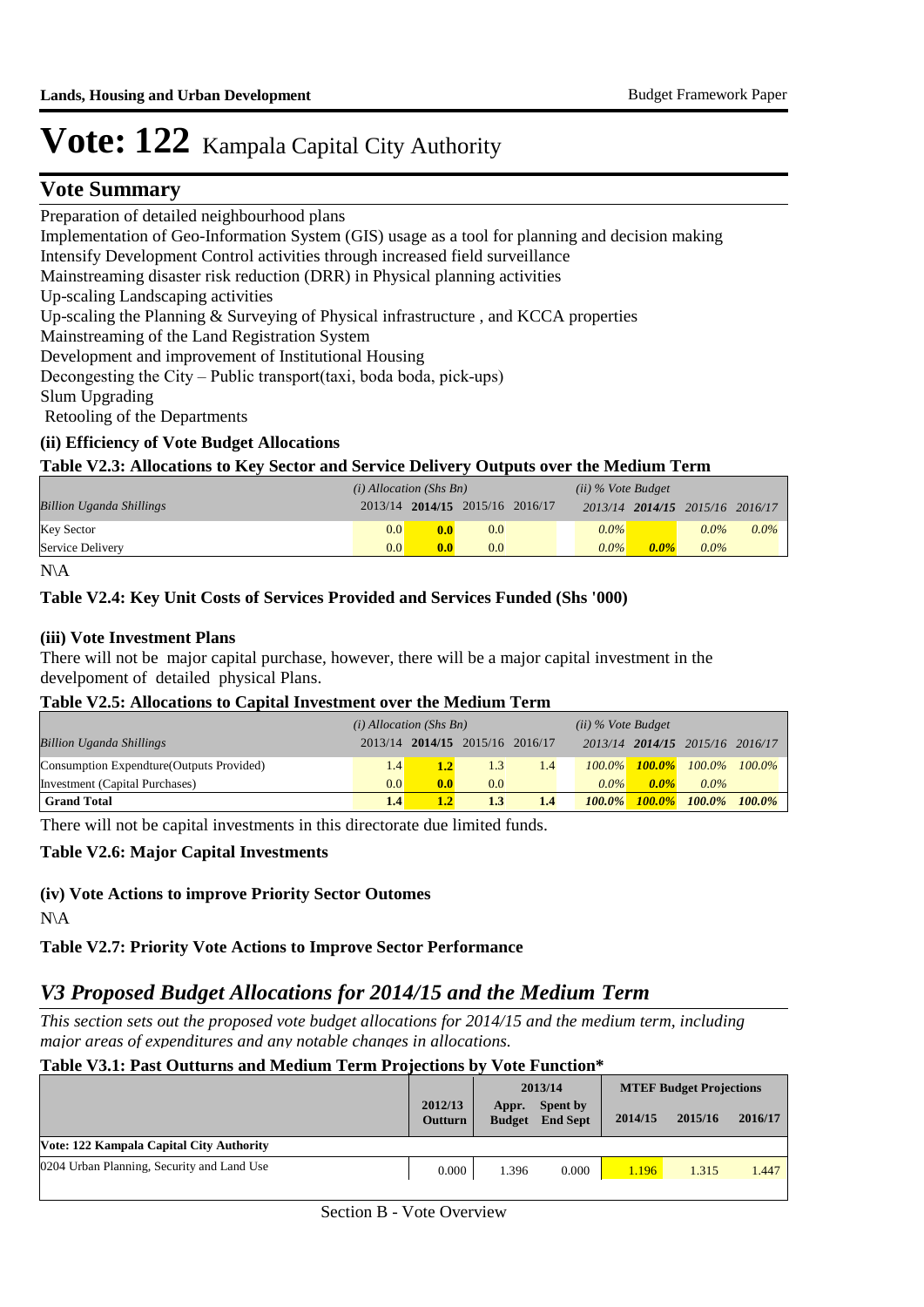### **Vote Summary**

|                 |                           | 2013/14                |                                    | <b>MTEF Budget Projections</b> |         |         |  |
|-----------------|---------------------------|------------------------|------------------------------------|--------------------------------|---------|---------|--|
|                 | 2012/13<br><b>Outturn</b> | Appr.<br><b>Budget</b> | <b>Spent by</b><br><b>End Sept</b> | 2014/15                        | 2015/16 | 2016/17 |  |
| Total for Vote: | 0.000                     | 1.396                  | 0.000                              | 1.196                          | 1.315   | 1.447   |  |

#### **(i) The Total Budget over the Medium Term**

#### **(ii) The major expenditure allocations in the Vote for 2014/15**

Physical Development Plan that will guide the Capital City Authority for the next 25 year at 7.14bn

#### **(iii) The major planned changes in resource allocations within the Vote for 2014/15**

There are no major changes in reourse allocation in the medium term

#### **Table V3.2: Key Changes in Vote Resource Allocation**

| <b>Changes in Budget Allocations and Outputs from 2013/14 Planned Levels:</b> |                                                          | <b>Justification for proposed Changes in</b> |                   |         |                                |  |  |  |  |
|-------------------------------------------------------------------------------|----------------------------------------------------------|----------------------------------------------|-------------------|---------|--------------------------------|--|--|--|--|
|                                                                               | 2014/15                                                  |                                              | 2015/16           | 2016/17 | <b>Expenditure and Outputs</b> |  |  |  |  |
|                                                                               | Vote Function:0201 Urban Planning, Security and Land Use |                                              |                   |         |                                |  |  |  |  |
| Output:                                                                       | 0204 01 Urban planning, policies, laws and strategies    |                                              |                   |         |                                |  |  |  |  |
| <b>UShs Bn:</b>                                                               |                                                          | $-0.200$ UShs Bn:                            | $-0.080$ UShs Bn: | 0.051   |                                |  |  |  |  |

## *V4: Vote Challenges for 2014/15 and the Medium Term*

*This section sets out the major challenges the vote faces in 2014/15 and the medium term which the vote has been unable to address in its spending plans.*

There is still a lot of Politicization of Physical Planning

Incomplete applications as a result of Architects' negligence.

The Technical Review Team (TRT) faces a challenge of understaffing as compared to the expectations for review of backlog and incoming applications.

#### **Table V4.1: Additional Output Funding Requests**

| <b>Outputs in 2014/15:</b> | <b>Additional Requirements for Funding and</b>           | <b>Justification of Requirement for</b><br><b>Additional Outputs and Funding</b>                                                      |  |  |  |  |  |  |
|----------------------------|----------------------------------------------------------|---------------------------------------------------------------------------------------------------------------------------------------|--|--|--|--|--|--|
|                            | Vote Function:0201 Urban Planning, Security and Land Use |                                                                                                                                       |  |  |  |  |  |  |
| Output:                    | 0204 01 Urban planning, policies, laws and strategies    |                                                                                                                                       |  |  |  |  |  |  |
| UShs Bn:                   | 0.000                                                    | Physical Planning of city will ensure optimum utilization of land,<br>creating orderly development, enhance tranforming the city to a |  |  |  |  |  |  |
|                            |                                                          | modern city.                                                                                                                          |  |  |  |  |  |  |

*This section discusses how the vote's plans will address and respond to the cross-cutting policy, issues of gender and equity; HIV/AIDS; and the Environment, and other budgetary issues such as Arrears and NTR..* 

#### **(i) Cross-cutting Policy Issues**

- *(i) Gender and Equity*
- *(ii) HIV/AIDS*
- *(iii) Environment*

#### **(ii) Payment Arrears**

The table below shows all the payment arrears outstanding for the Vote:

#### **(ii) Non Tax Revenue Collections**

The table below shows Non-Tax Revenues that will be collected under the Vote: